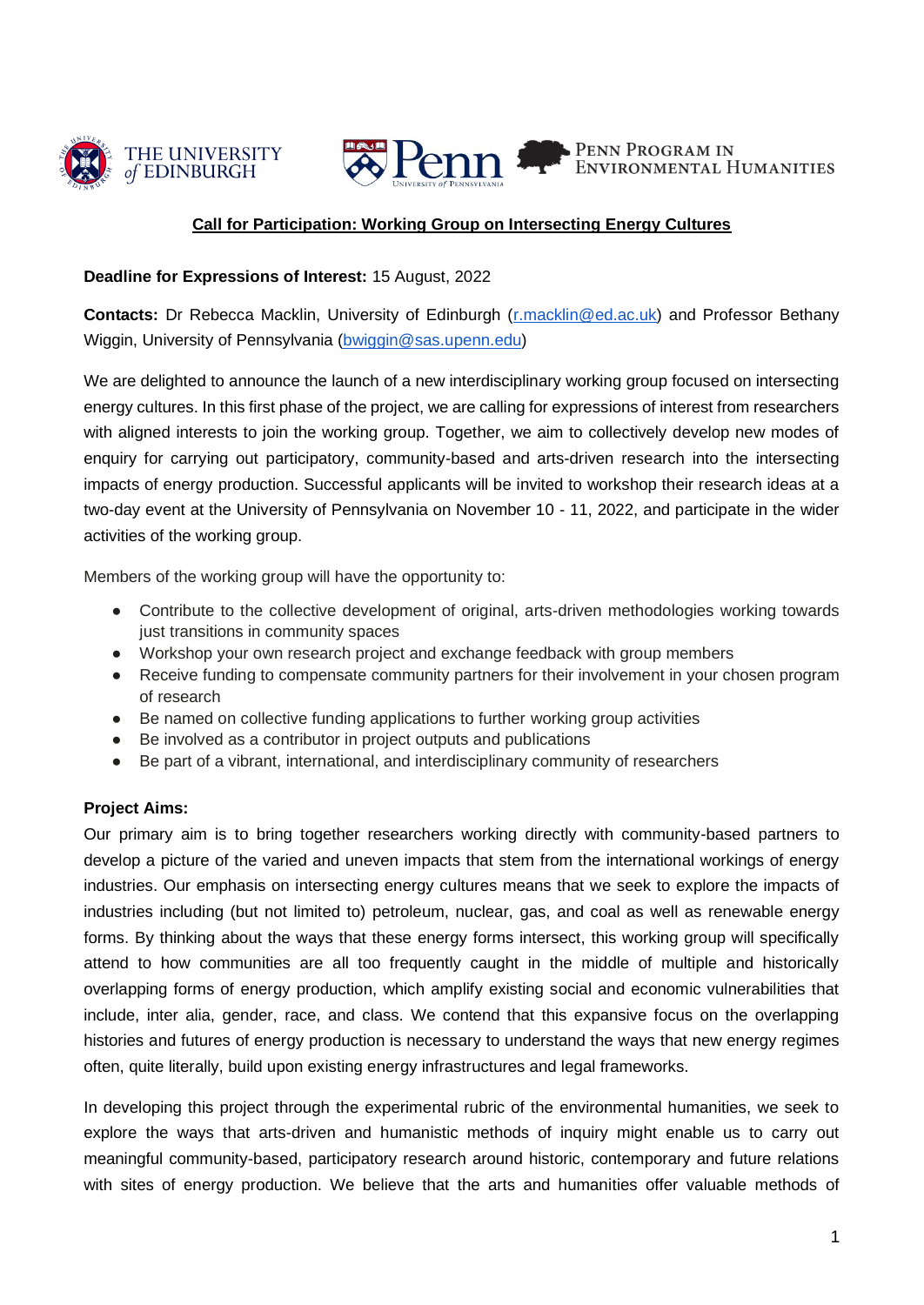engagement for participatory work and possible avenues for the co-production of knowledge with communities. We therefore prioritize the participation of researchers that are keen to develop new ways of integrating humanistic and arts-based research paradigms into energy research.

#### **November 2022 Workshop:**

Working group members will be invited to attend a hybrid workshop at the University of Pennsylvania, along with selected members of our International Advisory Board. Participants will be invited to share plans for research projects that explore the community-based impacts of various energy forms, bringing into dialogue perspectives on nuclear, petroleum, gas and coal industries, as well as renewable energy sources. We will also host a number of sessions based on theoretical and methodological development, which will directly inform the development and future activities of the working group. We will frame these sessions around specific research questions, which may include:

- 1) How do we define and understand the concept of community across diverse cultural contexts?
- 2) What methodological frameworks best enable us to examine the experiences of communities living in proximity to sites of energy production, across geographic and cultural borders?
- 3) How can the environmental humanities —and particularly arts-driven methods— support environmental justice advocacy in sites of energy (post-)production?
- 4) How can the outcomes of community-based arts-driven engagements inform decision-making in the more formal policy arena?

While the event will be hybrid, we hope to be able to offer a limited number of travel bursaries to facilitate in-person participation.

#### **Working Group Activities**:

Following the inaugural event in November 2022, the activities of the working group will continue throughout 2023-24 with a series of virtual workshops, where members will share in-progress research reports. We will also facilitate themed workshops on specific topics including ethics for community-based research and on writing effective policy briefs. The project will conclude with a symposium at the University of Edinburgh in May 2024. We envisage the working group as functioning firstly as a project development space, for researchers to workshop ideas, while collaboratively developing participatory methodologies for just transitions. In addition, we have secured funding from the Kleinman Center for Energy Policy, which will allow working group members to financially compensate community-based research partners for their involvement. We are also in the process of applying for further funding to support the additional research activities of working group members.

The project will result in a series of outputs that will be fully open access and will include: a website with downloadable resources; an edited, academic volume; a short, project film; a series of podcast episodes; and a suite of policy briefs. Working group members will be asked to submit a chapter detailing their case study for publication in an edited volume, and to produce a policy brief for circulation at local/regional levels.

#### **Project Timeline:**

**15th August 2022:** Deadline for Expressions of Interest **1st September:** Successful members/teams to be notified of success